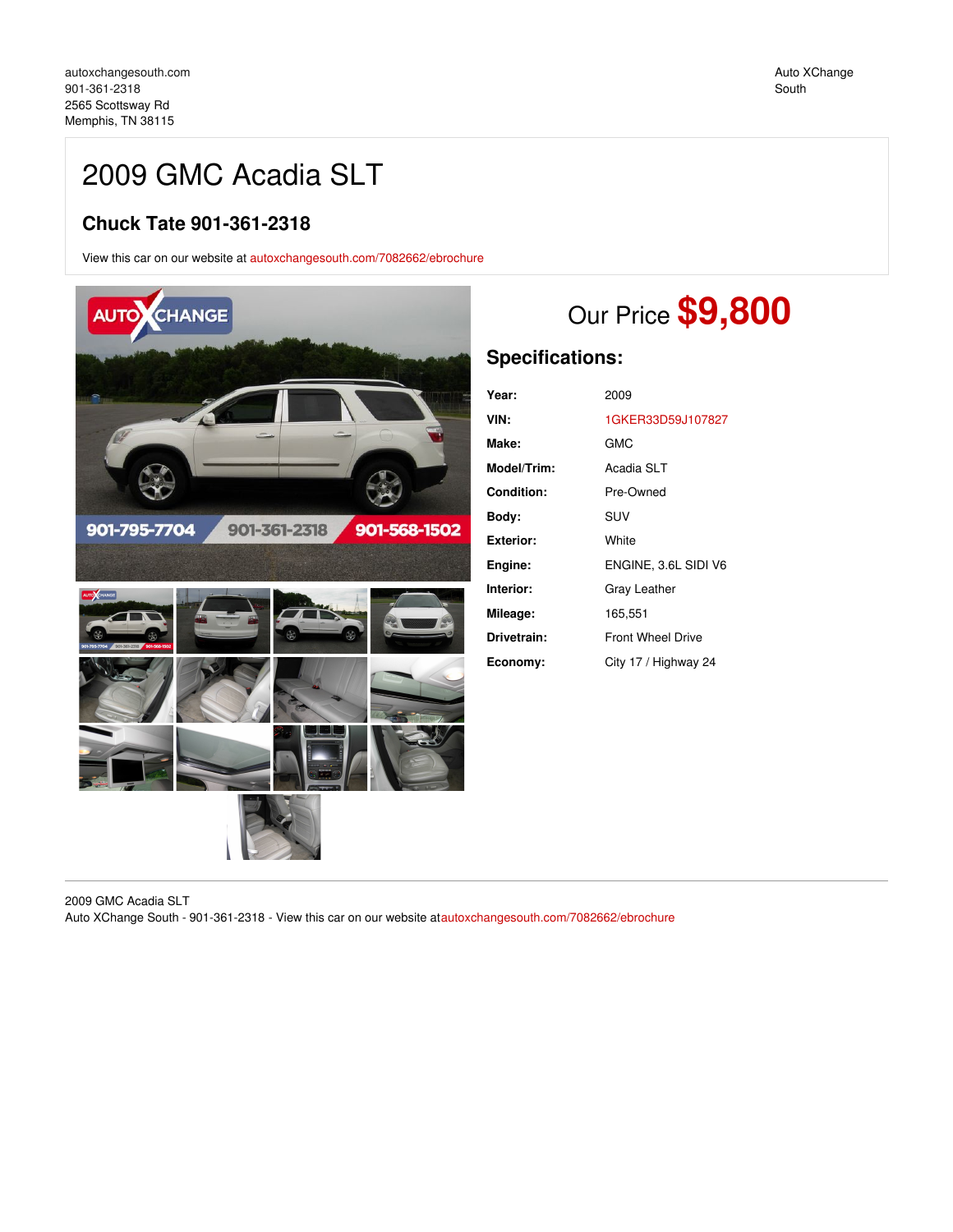



#### 2009 GMC Acadia SLT

Auto XChange South - 901-361-2318 - View this car on our website at[autoxchangesouth.com/7082662/ebrochure](https://autoxchangesouth.com/vehicle/7082662/2009-gmc-acadia-slt-memphis-tn-38115/7082662/ebrochure)

## **Installed Options Interior**

- 
- Air conditioning, rear manual
- Air conditioning, tri-zone automatic climate control with individual climate settings for driver and right-front passenger and second/third row controls for second and third row passengers
- Console, front center with 2 cup holders and storage
- Console, overhead with map lights (Includes (UG1) universal home remote.)
- Cruise control, electronic with set and resume speed
- Cup holders, 2 front on the floor console Cup holders, 2 in the second row
- Defogger, rear-window electric- Door locks, power programmable with lockout protection
- Floor covering, color-keyed carpeting
- Floor mats, carpeted front, second and third row, removable Horn, dual-note
- Instrumentation, 5-gauge with Enhanced Driver Information Center, outside temperature indicator and compass
- Insulation, acoustical package
- Lighting, interior with theater dimming, cargo compartment, reading lights for front seats, second row reading lamps integrated into dome light, door-and tailgate-activated switches and illuminated entry and exit feature
- Mirror, inside rearview auto-dimming- Power outlet, 3-prong household-style, 115-volt - Rear Parking Assist, Ultrasonic

- Rearview camera system, integrated into rearview mirror (If navigation radio is ordered,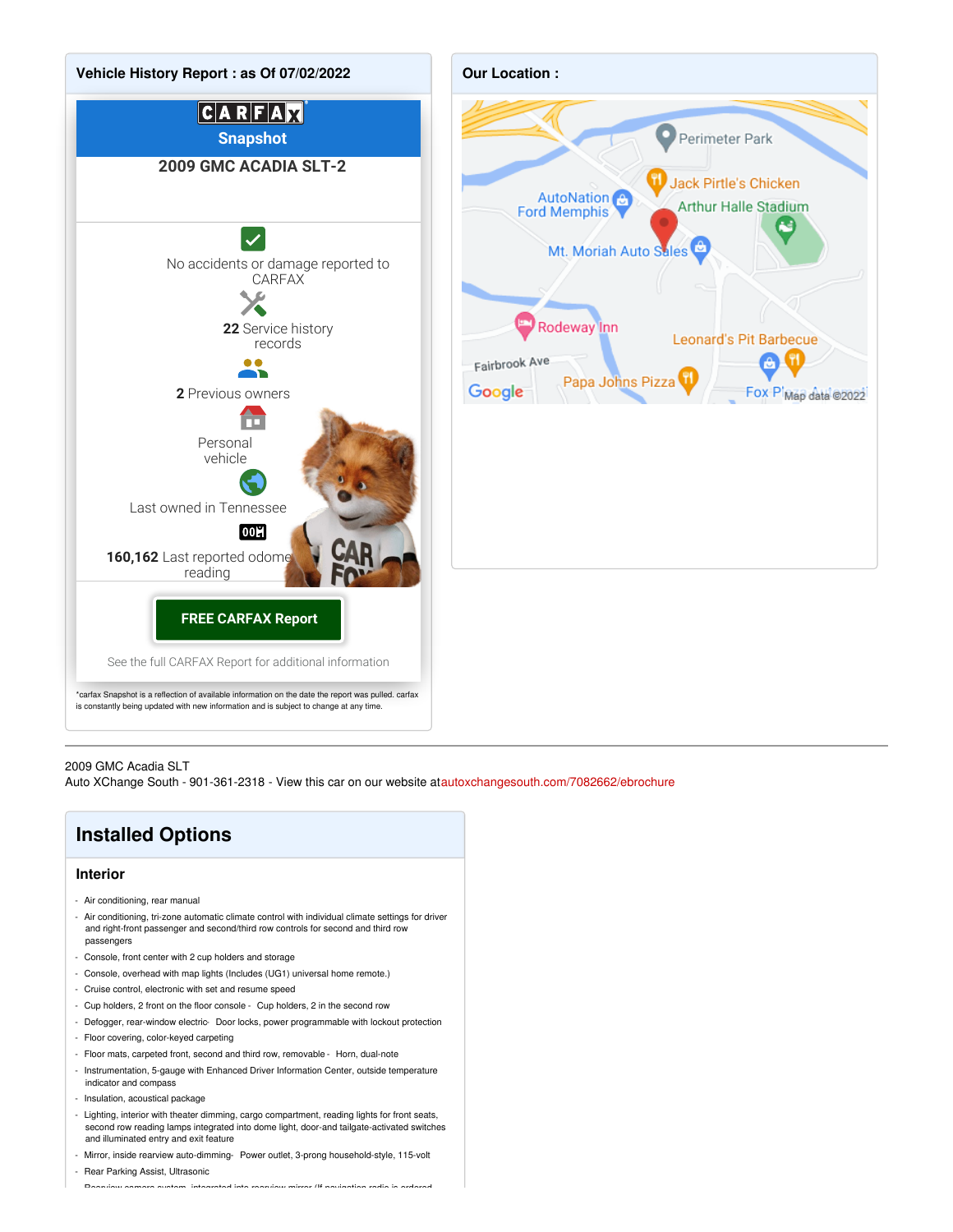- Rearview camera system, integrated into rearview mirror (If navigation radio is ordered, camera will be integrated into navigation display. With (U42) rear seat DVD entertainment system, navigation radio will be (UZR) AM/FM stereo with MP3 compatible CD/DVD player and DVD-based navigation. Without (U42) rear seat DVD entertainment system, navigation radio will be (U3R) AM/FM stereo with MP3 compatible CD player and DVD-based navigation.)
- Reclining front buckets
- Remote Keyless Entry, programmable with 2 transmitters, panic button and extended range
- Remote vehicle start
- Seat adjuster, 2-position memory for driver's seat and outside rearview mirrors
- Seat, 4-way power passenger with power recline and lumbar control
- Seat, 8-way power driver with power recline and lumbar control and memory
- Seating, 7-passenger (2-2-3 seating configuration) (includes 2nd row flat-folding Captains Chair.)
- Seats, heated driver and front passenger (Included with (\*\*2) leather-appointed seats)
- Steering wheel, Tilt-Wheel and telescopic with brake/transmission shift interlock
- Steering wheel, leather-wrapped with redundant audio controls
- Storage system, rear cargo area under floor
- Theft-deterrent system, vehicle, PASS-Key III, engine immobilizer
- Trim, interior, chrome metallic instrument panel/console
- Universal Home Remote, includes garage door opener, 3-channel programmable
- Visors, driver and front passenger, padded with cloth trim, color-keyed
- Windows, power with driver Express-Up and -Down and passenger Express-Up and Down

#### **Exterior**

- Body, power rear liftgate- Door handles, chrome (Bright beltline molding.)
- Fog lamps, front round halogen
- Glass, Solar-Ray deep-tinted (all windows except light-tinted glass on windshield and driver and front passenger side glass)
- Headlamp control, automatic on and off- Headlamps, dual halogen projector lamp
- Mirrors, outside heated power-adjustable, power-folding and driver-side auto-dimming, body-color with integrated turn signal indicators and driver-side memory
- Moldings, body-color bodyside- Roof rails, brushed aluminum, longitudinal- Spoiler, rear
- Tire, compact spare- Tires, P255/65R18 all-season, blackwall
- Wheel, 17" (43.2 cm) compact steel spare
- Wheels, 4-18" x 7.5" (45.7 cm x 19.1 cm) machined aluminum
- Wiper, rear intermittent with washer- Wipers, front intermittent with washers

#### **Safety**

- Air conditioning, rear manual
- Air conditioning, tri-zone automatic climate control with individual climate settings for driver and right-front passenger and second/third row controls for second and third row passengers
- Console, front center with 2 cup holders and storage
- Console, overhead with map lights (Includes (UG1) universal home remote.)
- Cruise control, electronic with set and resume speed
- Cup holders, 2 front on the floor console Cup holders, 2 in the second row
- Defogger, rear-window electric- Door locks, power programmable with lockout protection
- Floor covering, color-keyed carpeting
- Floor mats, carpeted front, second and third row, removable Horn, dual-note
- Instrumentation, 5-gauge with Enhanced Driver Information Center, outside temperature indicator and compass
- Insulation, acoustical package
- Lighting, interior with theater dimming, cargo compartment, reading lights for front seats, second row reading lamps integrated into dome light, door-and tailgate-activated switches and illuminated entry and exit feature
- Mirror, inside rearview auto-dimming- Power outlet, 3-prong household-style, 115-volt
- Rear Parking Assist, Ultrasonic
- Rearview camera system, integrated into rearview mirror (If navigation radio is ordered, camera will be integrated into navigation display. With (U42) rear seat DVD entertainment system, navigation radio will be (UZR) AM/FM stereo with MP3 compatible CD/DVD player and DVD-based navigation. Without (U42) rear seat DVD entertainment system, navigation radio will be (U3R) AM/FM stereo with MP3 compatible CD player and DVD-based navigation.)
- Reclining front buckets
- Remote Keyless Entry, programmable with 2 transmitters, panic button and extended range
- Remote vehicle start
- Seat adjuster, 2-position memory for driver's seat and outside rearview mirrors
- Seat, 4-way power passenger with power recline and lumbar control
- Seat, 8-way power driver with power recline and lumbar control and memory
- Seating, 7-passenger (2-2-3 seating configuration) (includes 2nd row flat-folding Captains Chair.)
- Seats, heated driver and front passenger (Included with (\*\*2) leather-appointed seats)
- Steering wheel, Tilt-Wheel and telescopic with brake/transmission shift interlock